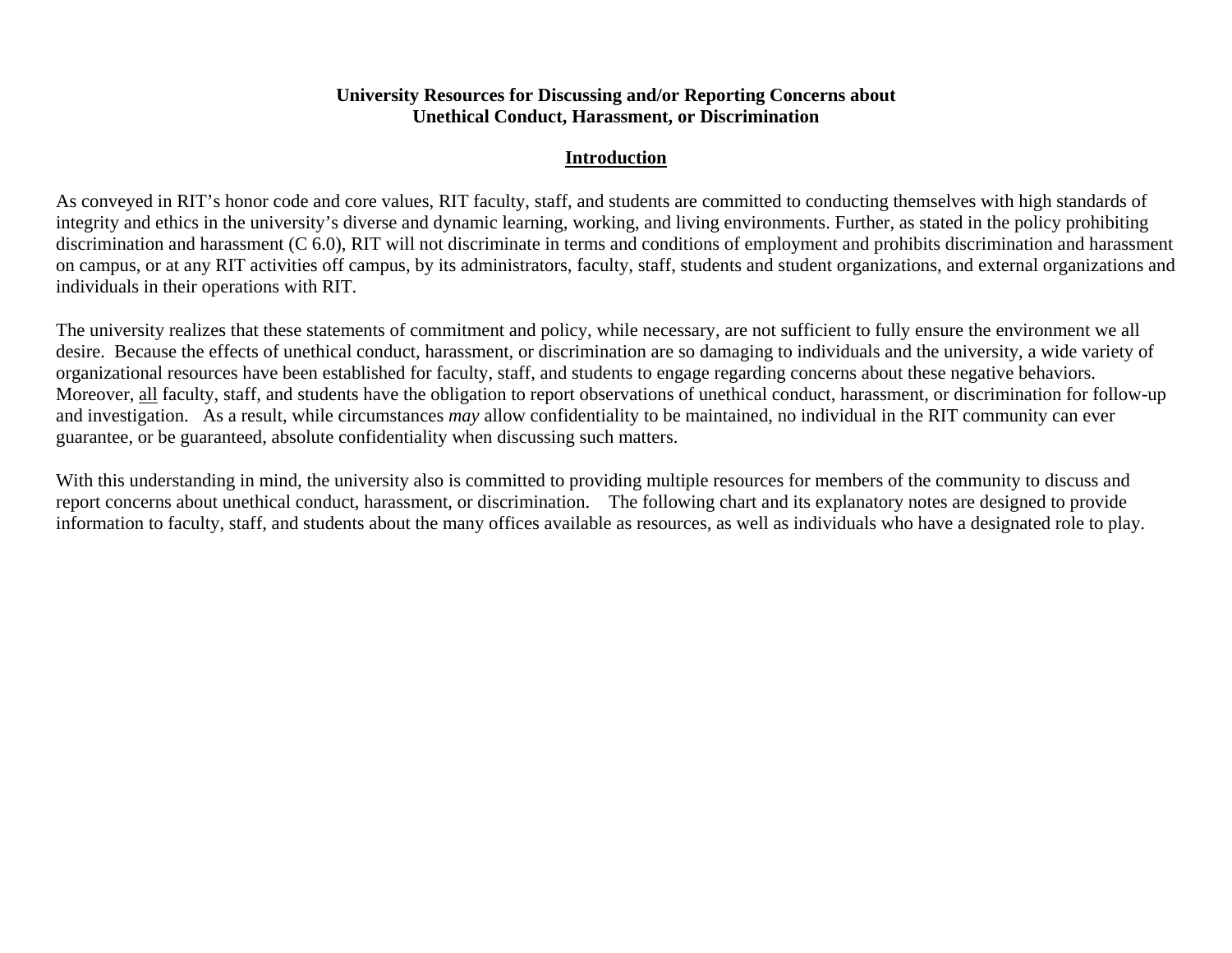## **Explanatory Notes**

## **Types of Functions and Processes:**

#### **Advice and Counsel**

Assists individuals by listening and providing advice, counsel, and coaching on how to handle the situation and/or provides information on what procedural steps to take next

## **Conflict Resolution**

Facilitates communication between involved parties to assist in informal resolution of conflict

## **Internal Investigations**

As self-initiated, or at request of individual, conducts investigation and issues report of findings to appropriate administrator for decision-making and follow-up action as warranted

## **Informal vs. Formal Processes and Functions:**

#### **Informal**

Contact with this office/role generally does not result in formal action under policies or procedures

### **Informal and Formal**

Some functions and processes of this office/role are informal, some are formal. Engaging an informal function or process of this office/role may result in formal action if required for legal or policy compliance

### **Formal**

Contact with this office will result in formal action.

## **Degree of Control for Person with Concern:**

### **High**

Once contact is made, person with concern can maintain or withdraw contact from office/role at will.

#### **Medium**

Once contact is made, person with concern may or may not be able to maintain or withdraw contact with the office/role depending on the circumstances communicated

### **Low**

Once contact is made, person with concern relinquishes control to the office/role for further action.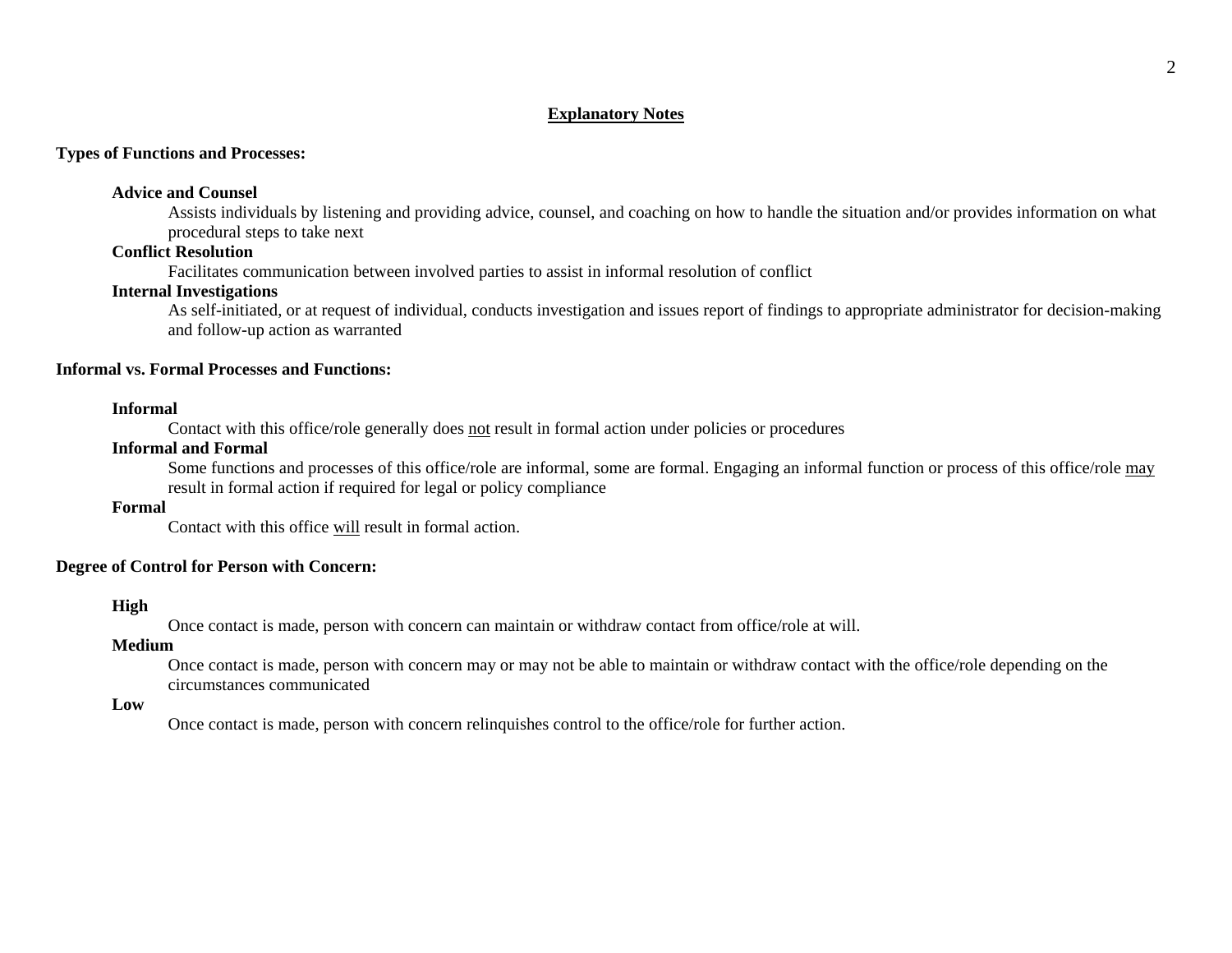# **University Resources for Discussing and/or Reporting Concerns about Unethical Conduct, Harassment, or Discrimination**

| <b>Office or Role</b>                     | <b>Types of Issue Handled</b>        | <b>Functions and Processes</b>                                                    | <b>Formal</b> or<br><b>Informal</b> | <b>Degree of Control</b><br>for Person<br>with Concern | <b>Comments</b>                                                                                                                                                                                                                                                                                                                                                                                                                                           |
|-------------------------------------------|--------------------------------------|-----------------------------------------------------------------------------------|-------------------------------------|--------------------------------------------------------|-----------------------------------------------------------------------------------------------------------------------------------------------------------------------------------------------------------------------------------------------------------------------------------------------------------------------------------------------------------------------------------------------------------------------------------------------------------|
| <b>Ombuds Office</b>                      | All                                  | <b>Advice and Counsel</b><br>$\bullet$<br><b>Conflict Resolution</b>              | Informal                            | High                                                   | Designated in Policy C 6.0 as resource<br>for advice and counsel on the related<br>procedures.<br>An independent, impartial conflict<br>resolution and complaint resource<br>providing consultation, conflict<br>coaching, informal mediation, shuttle<br>diplomacy, referrals, policy assistance.<br>Supports fair process for individuals<br>and groups; provides upward feedback<br>to university officials concerning<br>recurring university issues. |
| <b>Chief Diversity</b><br>Officer/ Office | Student and Faculty/Staff<br>Conduct | <b>Advice and Counsel</b><br>$\bullet$<br><b>Conflict Resolution</b><br>$\bullet$ | Informal<br>and Formal              | Medium                                                 | Designated in Policy C 6.0 as resource<br>for advice and counsel on the related<br>procedures<br>Provides advice, counsel, and conflict<br>resolution services in situations that do<br>not require formal investigation.<br>As an office-of-notice, determines if<br>seriousness of situation requires formal<br>investigation. If so, engages authorized<br>office/role to conduct.                                                                     |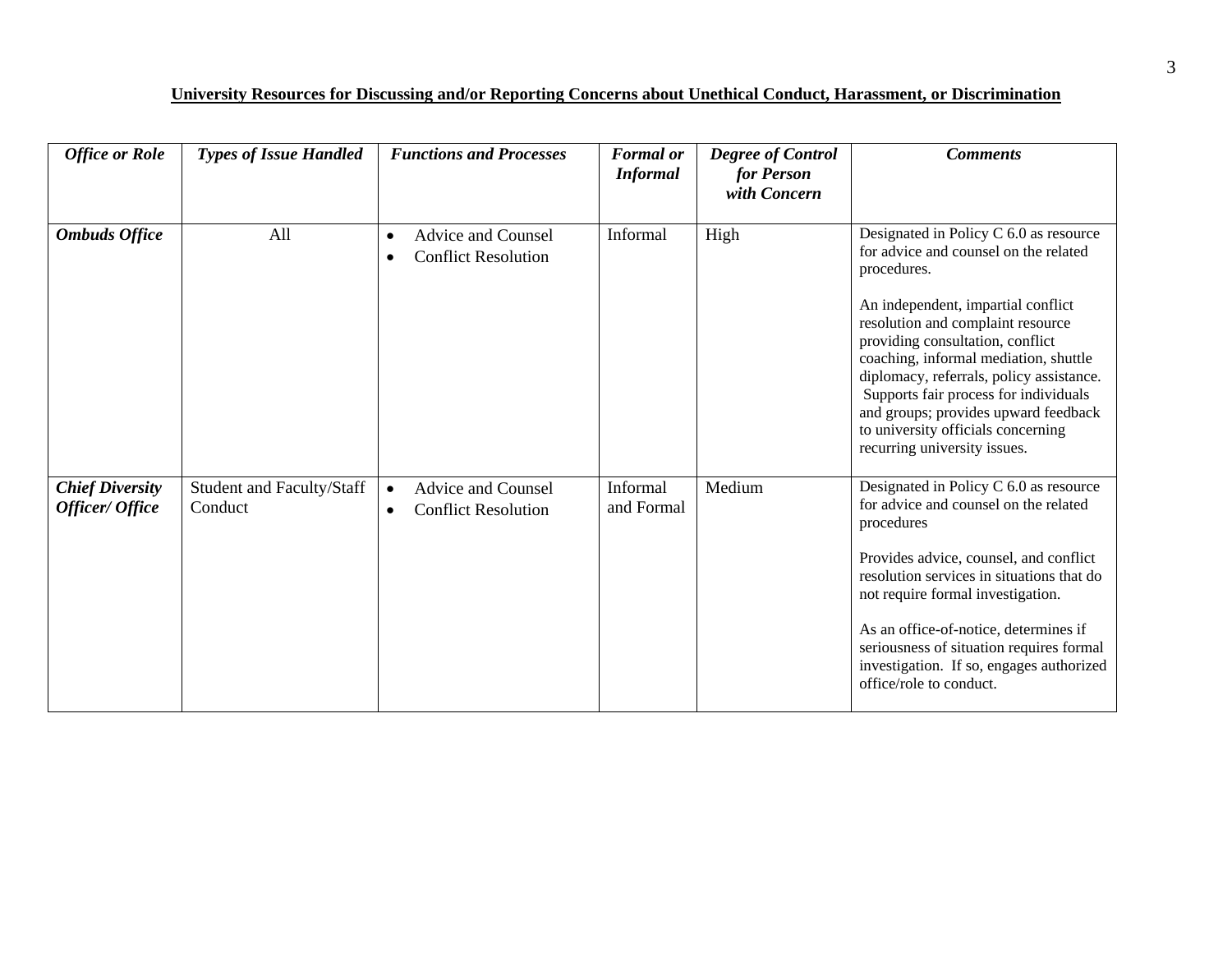| <b>Office or Role</b>               | <b>Types of Issues Handled</b>                                                                                                          | <b>Functions and Processes</b>                                                    | <b>Formal</b> or<br><b>Informal</b> | <b>Degree of Control</b><br>for Person with<br>Concern | <b>Comments</b>                                                                                                                                                                                                                                                                                                                                                                                                                                       |
|-------------------------------------|-----------------------------------------------------------------------------------------------------------------------------------------|-----------------------------------------------------------------------------------|-------------------------------------|--------------------------------------------------------|-------------------------------------------------------------------------------------------------------------------------------------------------------------------------------------------------------------------------------------------------------------------------------------------------------------------------------------------------------------------------------------------------------------------------------------------------------|
| Women's<br><b>Center</b>            | Student and Faculty/Staff<br>Conduct                                                                                                    | <b>Advice and Counsel</b><br>$\bullet$<br><b>Conflict Resolution</b><br>$\bullet$ | Informal<br>and Formal              | Medium                                                 | Designated in Policy C 6.0 as resource<br>for advice and counsel on the related<br>procedures.<br>Provides advice, counsel, and conflict<br>resolution services in situations that do<br>not require formal<br>investigation.<br>As an office-of-notice, determines if<br>seriousness of situation requires formal<br>investigation. If so, engages authorized<br>office/role to conduct.                                                             |
| <b>RIT Ethics</b><br><b>Hotline</b> | Unethical faculty/staff<br>conduct, including fraud<br>and abuse, regulation and<br>policy non-compliance,<br>and conflicts of interest | Internal Investigations<br>$\bullet$                                              | Formal                              | Low                                                    | Although degree of control for person<br>with concern is low, all contact through<br>the RIT Ethics Hotline remains<br>anonymous.<br>Individuals responsible for follow up<br>on reports submitted via the RIT Ethics<br>Hotline determine what actions can or<br>will be taken based on information<br>provided. Anonymous correspondence<br>between report recipient and reporter<br>often occurs, which can greatly assist in<br>issue resolution. |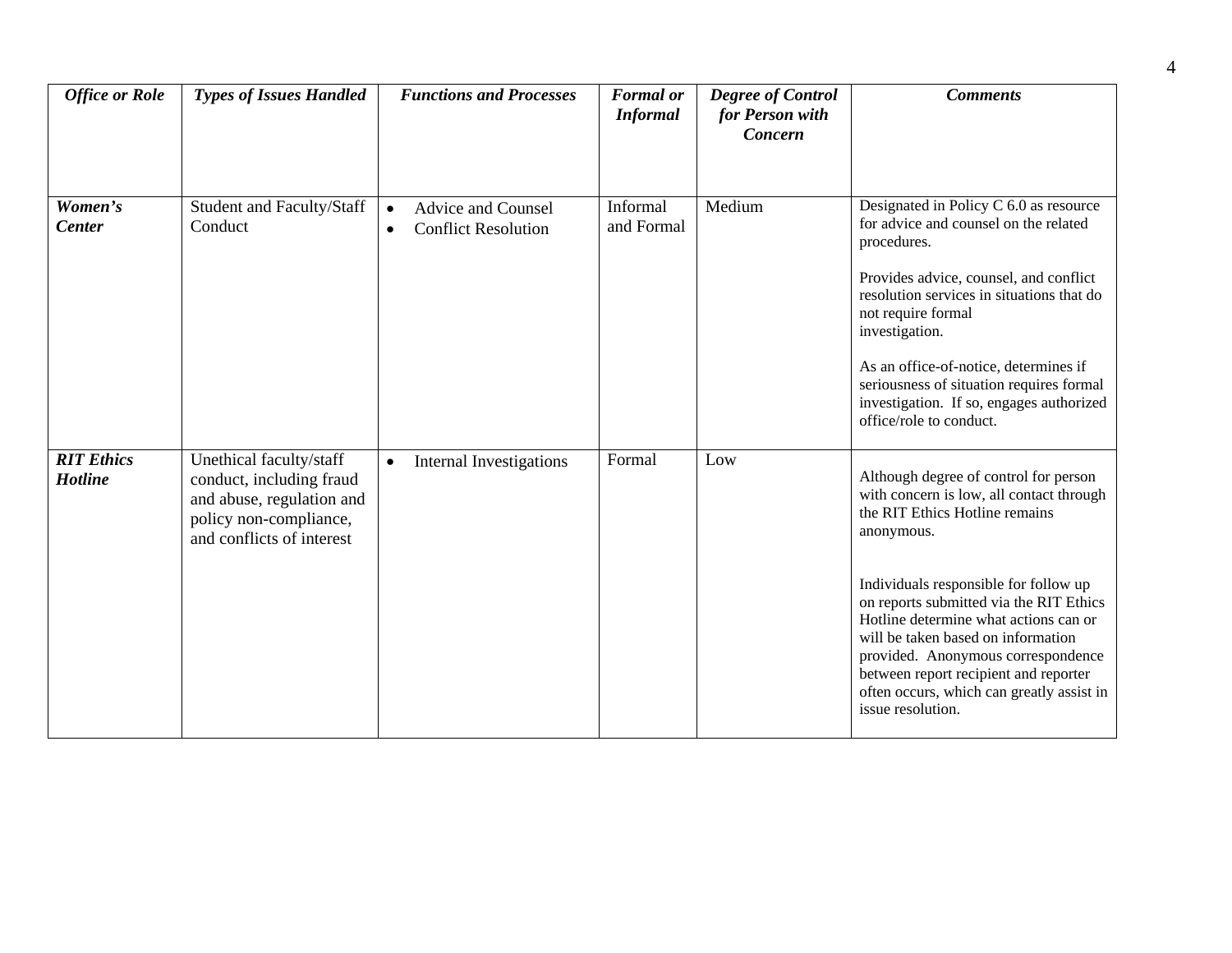| <b>Office or Role</b>            | <b>Types of Issues Handled</b>       | <b>Functions and Processes</b>                                                                                            | <b>Formal</b> or<br><b>Informal</b> | <b>Degree of Control</b><br>for Person with | <b>Comments</b>                                                                                                                                                                                                                                                                                                          |
|----------------------------------|--------------------------------------|---------------------------------------------------------------------------------------------------------------------------|-------------------------------------|---------------------------------------------|--------------------------------------------------------------------------------------------------------------------------------------------------------------------------------------------------------------------------------------------------------------------------------------------------------------------------|
| <b>Supervisors</b>               | All except legal                     | <b>Advice and Counsel</b><br>$\bullet$<br><b>Conflict Resolution</b><br>$\bullet$<br><b>Internal Investigations</b><br>٠  | Informal<br>and Formal              | Concern<br>Medium                           | As indicated in policy C 6.0, individual<br>faculty and staff members can seek<br>assistance from any RIT supervisor, not<br>only the supervisor to whom they<br>report.                                                                                                                                                 |
|                                  |                                      |                                                                                                                           |                                     |                                             | Can conduct formal investigation on<br>his or her own or request appropriate<br>authorized office/role to do so.                                                                                                                                                                                                         |
| <b>Public Safety</b>             | Student and Faculty/Staff<br>Conduct | Internal Investigations<br>$\bullet$                                                                                      | Formal                              | Low                                         | First-responder to on-campus incidents<br>involving conduct that jeopardizes<br>individuals' safety.<br>As an office-of-notice, determines if<br>seriousness of situation requires formal<br>investigation. If so, initiates and<br>conducts.<br>Depending on nature of conduct, may<br>involve external law enforcement |
| <b>Human</b><br><b>Resources</b> | <b>Faculty/Staff Conduct</b>         | <b>Advice and Counsel</b><br>$\bullet$<br><b>Conflict Resolution</b><br>$\bullet$<br>Internal Investigations<br>$\bullet$ | Informal<br>and Formal              | Medium                                      | agency.<br>Provides advice, counsel, and conflict<br>resolution services in situations that do<br>not require formal investigation.<br>As an office-of-notice, determines if<br>seriousness of situation requires formal<br>investigation. If so, initiates and<br>conducts.                                             |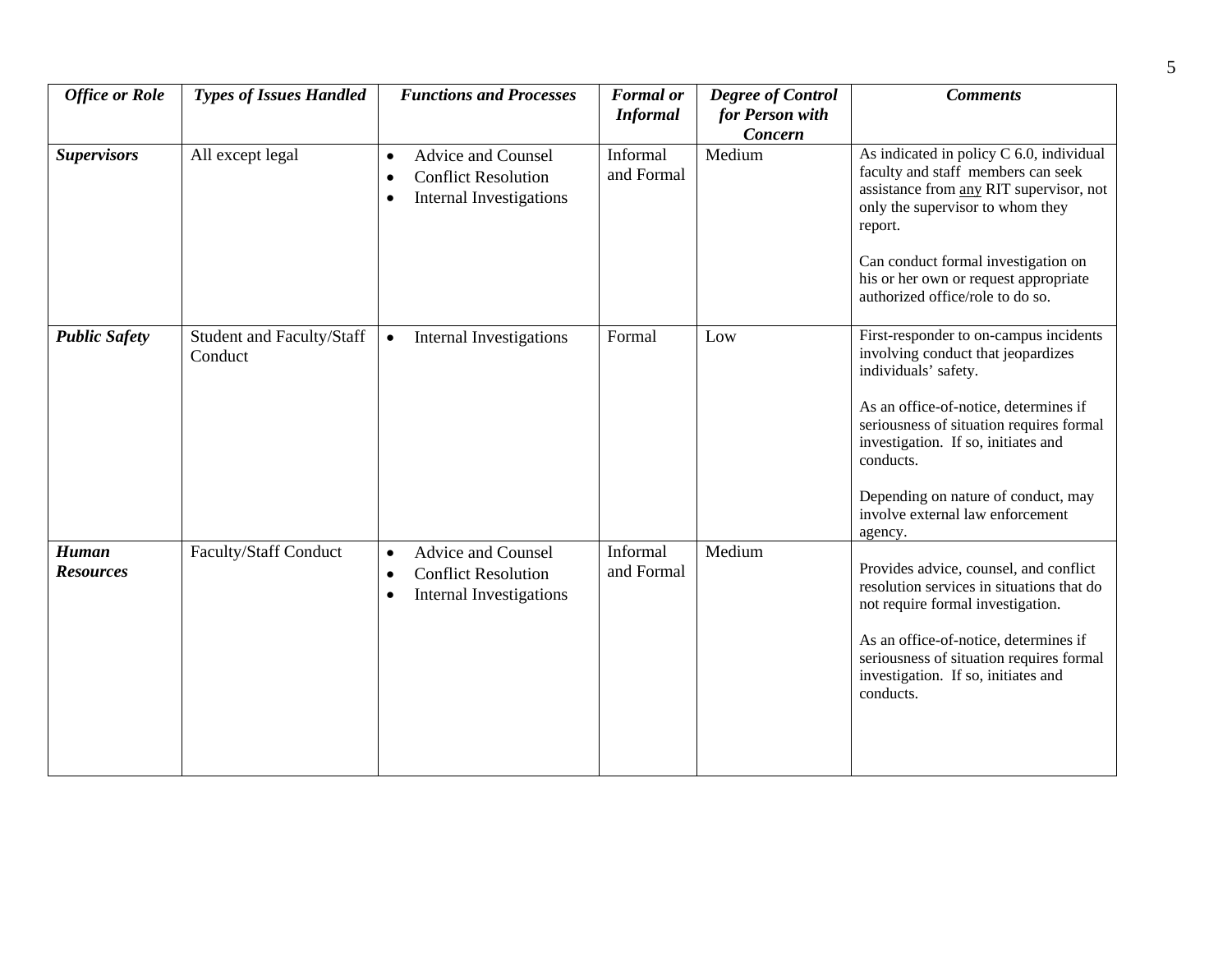| <b>Office or Role</b>               | <b>Types of Issues Handled</b>                        | <b>Functions and Processes</b>                                                    | <b>Formal</b> or<br><b>Informal</b> | <b>Degree of Control</b><br>for Person with | <b>Comments</b>                                                                                                                                                                                                                                                                                                                                                                             |
|-------------------------------------|-------------------------------------------------------|-----------------------------------------------------------------------------------|-------------------------------------|---------------------------------------------|---------------------------------------------------------------------------------------------------------------------------------------------------------------------------------------------------------------------------------------------------------------------------------------------------------------------------------------------------------------------------------------------|
|                                     |                                                       |                                                                                   |                                     | Concern                                     |                                                                                                                                                                                                                                                                                                                                                                                             |
| <b>Student</b><br><b>Employment</b> | Student and Faculty/Staff<br>Conduct                  | <b>Advice and Counsel</b><br>$\bullet$<br><b>Conflict Resolution</b><br>$\bullet$ | Informal<br>and Formal              | Medium                                      | Handles issues of conduct in situations<br>in which students are employees of the<br>university.<br>Provides advice, counsel, and conflict<br>resolution services in situations that do<br>not require formal investigation.<br>As an office-of-notice, determines if<br>seriousness of situation requires formal<br>investigation. If so, engages authorized<br>office/role to conduct.    |
| <b>Peers</b>                        | All except legal                                      | Advice and Counsel<br>$\bullet$<br><b>Conflict Resolution</b><br>$\bullet$        | Informal<br>and Formal              | Medium                                      | Individual members of the RIT<br>community are expected to report<br>observations of inappropriate conduct,<br>but are not authorized to conduct<br>internal investigations.<br>A peer may or may not be able to<br>provide accurate advice and counsel or<br>effective conflict resolution.                                                                                                |
| <b>Staff Advocate</b>               | <b>Staff Conduct and</b><br><b>Employee Relations</b> | <b>Advice and Counsel</b><br>$\bullet$<br><b>Conflict Resolution</b><br>$\bullet$ | Informal<br>and Formal              | Medium                                      | The staff advocate role is being piloted<br>7/09-6/10. The advocate seeks out, and<br>responds to, staff and supervisors to<br>better understand individual and<br>organizational issues; facilitates and/or<br>participates in solutions.<br>The advocate determines if seriousness<br>of situation requires formal<br>investigation. If so, engages authorized<br>office/role to conduct. |